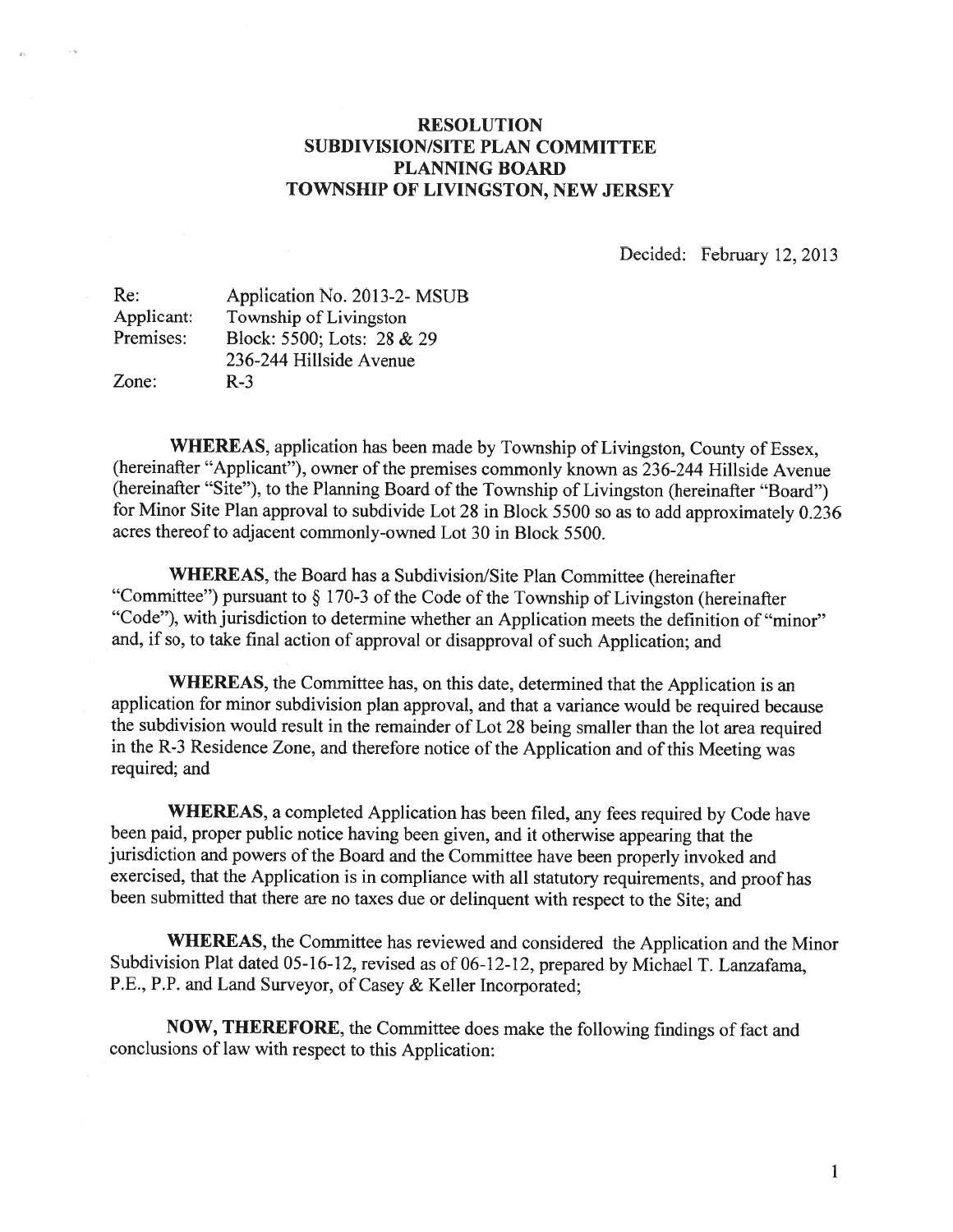1. The Site is in the R-3 Residence District. Lots in the District are required to have <sup>a</sup> minimum of 15,000 sq. ft. within <sup>150</sup> feet from the front street right-of-way line. Lot <sup>30</sup> meets that requirement, but Lot <sup>28</sup> has only 10,911 feet in that area; an existing non-conforming condition.

2. Lot <sup>30</sup> consists of approximately 99,406 sq. ft. in total area and is public open space. Lot <sup>28</sup> is <sup>a</sup> flag lot consisting of approximately 15,107 sq. ft. in total area and contains <sup>a</sup> residential building on its front portion.

3. Applicant seeks to subdivide Lot <sup>28</sup> and to add the rear flag portion to Lot <sup>30</sup> so that Lot 30's open space would have <sup>a</sup> total area of approximatelyl09,659 sq. ft., and the remainder of Lot 28 would have a total area of approximately 6,787 sq. ft. That would increase the nonconformity of the area of Lot 28 in respect of distance from the front street right-of-way line and would require <sup>a</sup> variance.

4. Adjacent Lot <sup>27</sup> has an even greater non-conformity in respec<sup>t</sup> of area within 150 feet of the front street right-of-way line.

5. No members of the public appeared in support of, or opposition to, the Application.

6. The subdivision would result in an increase of the Township's open space, while the reduction in the size of Lot <sup>28</sup> would still leave it larger than adjacent Lot 27.

7. Because of the resultant increase in public open space, the purposes of the Township Code would be advanced by <sup>a</sup> further deviation from the zoning ordinance requirement that there be 15,000 sq. ft. of land on Lot <sup>28</sup> within <sup>150</sup> feet from the front street right-of-way line; and there would be no detriment to the public goo<sup>d</sup> and no substantial impairment of the intent and purpose of the zone <sup>p</sup>lan and the zoning ordinance by the gran<sup>t</sup> of <sup>a</sup> variance.

8. A variance of 8,213 sq. ft. is granted from the Township Code  $\S 170-98$ .C.(5) requirement that Lot 28 have a minimum lot area of 15,000 sq. ft. within 150 feet of the front street right-of-way line.

NOW, THEREFORE, BE IT RESOLVED by the Committee that for the reasons set forth herein the Application for Minor Subdivision with variance is hereby granted and approve<sup>d</sup> by the Subdivision/Site Plan Committee of the Planning Board of the Township of Livingston..

Richard H Eline

Richard Dinar, Chairperson Subdivision/Site Plan Committee

Peter M. Klein

Planning Board Chairman

**Samuel Ratner**, Member

2